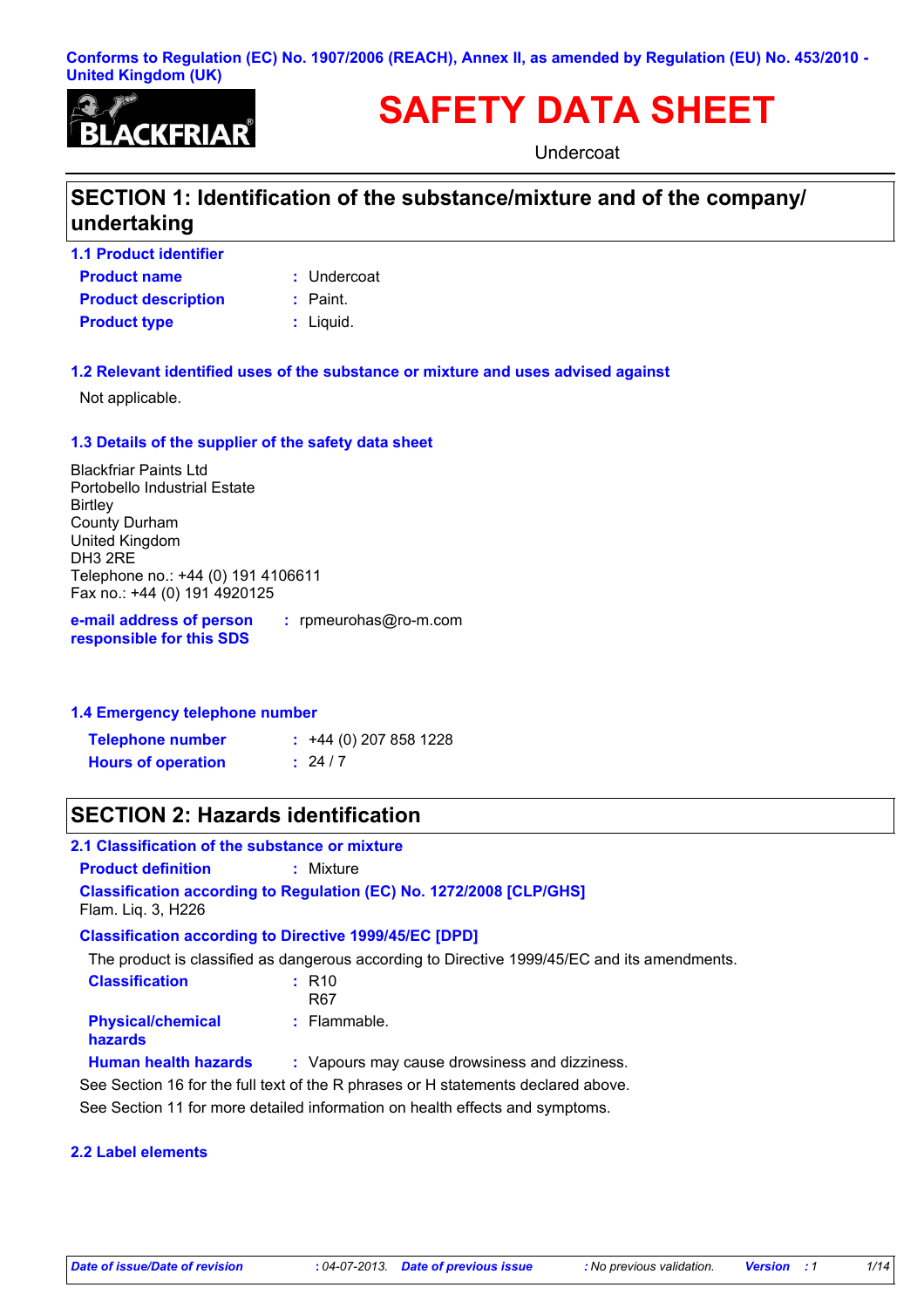# **SECTION 2: Hazards identification**

| <b>Hazard pictograms</b>                                                                                                                                        |                                                                                                                                                           |
|-----------------------------------------------------------------------------------------------------------------------------------------------------------------|-----------------------------------------------------------------------------------------------------------------------------------------------------------|
| <b>Signal word</b>                                                                                                                                              | : Warning                                                                                                                                                 |
| <b>Hazard statements</b>                                                                                                                                        | : Flammable liquid and vapour.                                                                                                                            |
| <b>Precautionary statements</b>                                                                                                                                 |                                                                                                                                                           |
| <b>General</b>                                                                                                                                                  | : Keep out of reach of children. Read label before use. If medical advice is needed,<br>have product container or label at hand.                          |
| <b>Prevention</b>                                                                                                                                               | : Keep away from heat, sparks, open flames and hot surfaces. - No smoking.                                                                                |
| <b>Response</b>                                                                                                                                                 | : IF ON SKIN (or hair): Take off immediately all contaminated clothing. Rinse skin with<br>water or shower.                                               |
| <b>Storage</b>                                                                                                                                                  | : Store in a well-ventilated place. Keep cool.                                                                                                            |
| <b>Disposal</b>                                                                                                                                                 | Dispose of contents and container in accordance with all local, regional, national<br>and international regulations.                                      |
| <b>Supplemental label</b><br>elements                                                                                                                           | : Contains neodecanoic acid, cobalt salt and 2-butanone oxime. May produce an<br>allergic reaction. Repeated exposure may cause skin dryness or cracking. |
| <b>Annex XVII - Restrictions</b><br>on the manufacture,<br>placing on the market and<br>use of certain dangerous<br>substances, mixtures and<br><b>articles</b> | : Not applicable.                                                                                                                                         |
| <b>Special packaging requirements</b>                                                                                                                           |                                                                                                                                                           |
| <b>Containers to be fitted</b><br>with child-resistant<br>fastenings                                                                                            | : Not applicable.                                                                                                                                         |
| Tactile warning of danger : Not applicable.                                                                                                                     |                                                                                                                                                           |
| <b>2.3 Other hazards</b>                                                                                                                                        |                                                                                                                                                           |
|                                                                                                                                                                 |                                                                                                                                                           |

**Other hazards which do : not result in classification** : None known.

# **SECTION 3: Composition/information on ingredients**

|                                                                              |                                                                                           |                   |                                        | <b>Classification</b>                                                                             |             |
|------------------------------------------------------------------------------|-------------------------------------------------------------------------------------------|-------------------|----------------------------------------|---------------------------------------------------------------------------------------------------|-------------|
| <b>Product/ingredient</b><br>name                                            | <b>Identifiers</b>                                                                        | $\frac{9}{6}$     | <b>67/548/EEC</b>                      | <b>Regulation (EC) No.</b><br>1272/2008 [CLP]                                                     | <b>Type</b> |
| hydrocarbons, C9-C11, REACH #:<br>n-/ iso-/ cyclo-alkanes,<br>< 2% aromatics | 01-2119463258-33<br>EC: 265-150-3<br>CAS: 64742-48-9<br>Index: 649-327-00-6               | $15 -$<br>$20$    | R <sub>10</sub><br>Xn; R65<br>R66, R67 | Flam. Liq. 3, H226<br>STOT SE 3, H336<br>Asp. Tox. 1, H304                                        | [1] [2]     |
| hydrocarbons,<br>C10-C13, n-/ iso-/<br>cyclo-alkanes, $< 2\%$<br>aromatics   | IREACH #:<br>01-2119457273-39<br>IEC: 265-150-3<br>CAS: 64742-48-9<br>Index: 649-327-00-6 | < 10              | Xn; R65<br>R66                         | Asp. Tox. 1, H304                                                                                 | [1] [2]     |
| neodecanoic acid.<br>cobalt salt                                             | EC: 248-373-0<br>CAS: 27253-31-2                                                          | $0.1 -$<br>< 0.25 | Xn; R22<br>Xi; R38<br>R43<br>N; R51/53 | Acute Tox. 4, H302<br>Skin Irrit. 2, H315<br><b>Skin Sens. 1, H317</b><br>Aquatic Chronic 2, H411 | [1] [2]     |
| 2-butanone oxime                                                             | EC: 202-496-6<br>CAS: 96-29-7                                                             | $0.1 - 1$         | Carc. Cat. 3; R40<br>Xn; R21           | Acute Tox. 4, H312<br>Eye Dam. 1, H318                                                            | $[1]$       |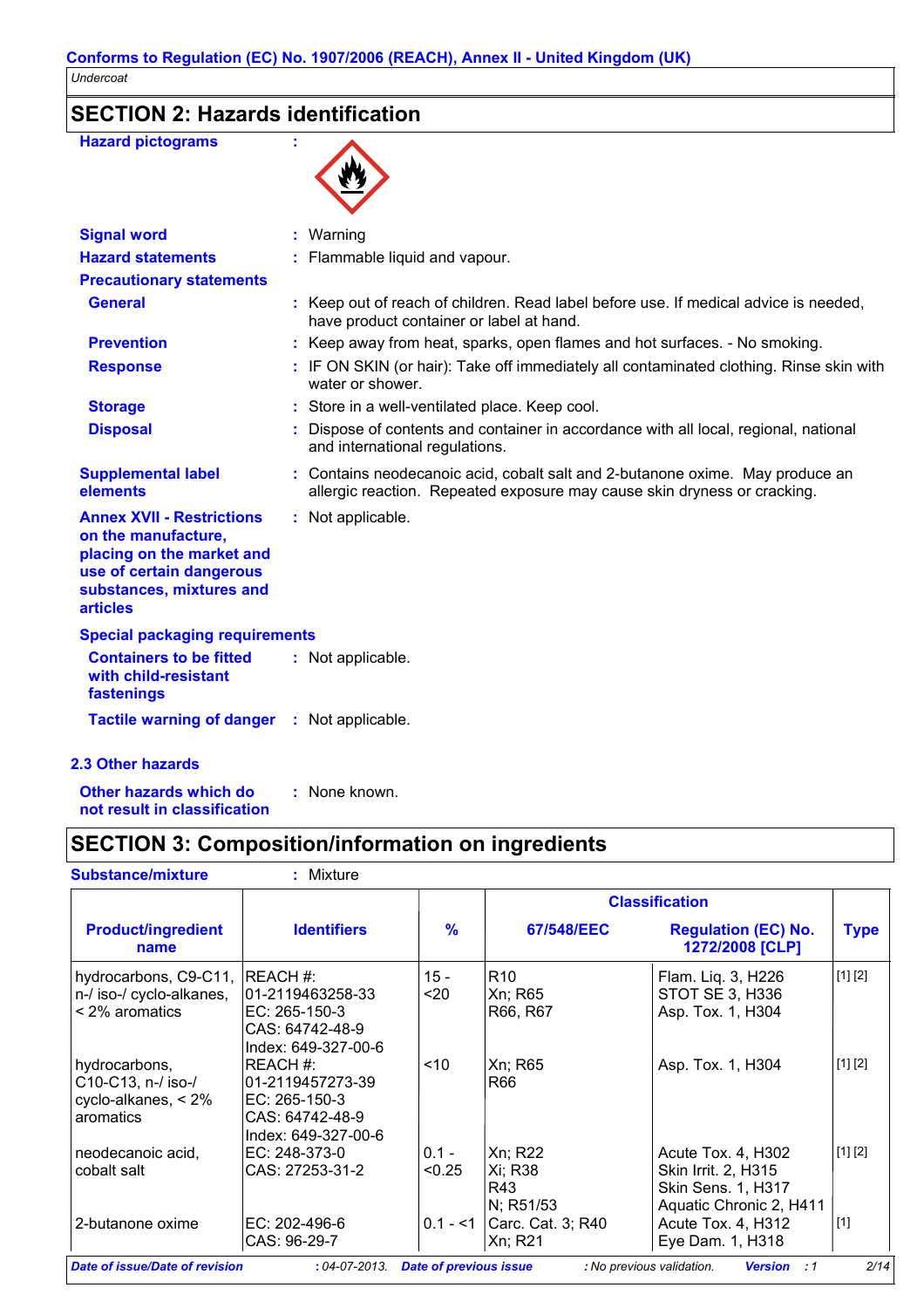# **SECTION 3: Composition/information on ingredients**

| lIndex: 616-014-00-0 | Xi: R41<br>R43                                                                                                 | <b>Skin Sens. 1, H317</b><br>Carc. 2. H351                      |
|----------------------|----------------------------------------------------------------------------------------------------------------|-----------------------------------------------------------------|
|                      | <b>See Section 16 for</b><br>the full text of the $R-$ full text of the H<br><b>phrases declared</b><br>above. | <b>See Section 16 for the</b><br>∣statements declared<br>above. |

There are no additional ingredients present which, within the current knowledge of the supplier and in the concentrations applicable, are classified as hazardous to health or the environment, are PBTs or vPvBs or have been assigned a workplace exposure limit and hence require reporting in this section.

Type

[1] Substance classified with a health or environmental hazard

[2] Substance with a workplace exposure limit

[3] Substance meets the criteria for PBT according to Regulation (EC) No. 1907/2006, Annex XIII

[4] Substance meets the criteria for vPvB according to Regulation (EC) No. 1907/2006, Annex XIII

[5] Substance of equivalent concern

Occupational exposure limits, if available, are listed in Section 8.

# **SECTION 4: First aid measures**

#### **4.1 Description of first aid measures**

| <b>General</b>                    | : In all cases of doubt, or when symptoms persist, seek medical attention. Never give<br>anything by mouth to an unconscious person. If unconscious, place in recovery<br>position and seek medical advice.                                                                                                             |
|-----------------------------------|-------------------------------------------------------------------------------------------------------------------------------------------------------------------------------------------------------------------------------------------------------------------------------------------------------------------------|
| <b>Eye contact</b>                | : Check for and remove any contact lenses. Immediately flush eyes with running<br>water for at least 15 minutes, keeping eyelids open. Seek immediate medical<br>attention.                                                                                                                                             |
| <b>Inhalation</b>                 | : Remove to fresh air. Keep person warm and at rest. If not breathing, if breathing is<br>irregular or if respiratory arrest occurs, provide artificial respiration or oxygen by<br>trained personnel.                                                                                                                  |
| <b>Skin contact</b>               | : Remove contaminated clothing and shoes. Wash skin thoroughly with soap and<br>water or use recognised skin cleanser. Do NOT use solvents or thinners.                                                                                                                                                                 |
| <b>Ingestion</b>                  | : If swallowed, seek medical advice immediately and show the container or label.<br>Keep person warm and at rest. Do NOT induce vomiting.                                                                                                                                                                               |
| <b>Protection of first-aiders</b> | : No action shall be taken involving any personal risk or without suitable training. If it<br>is suspected that fumes are still present, the rescuer should wear an appropriate<br>mask or self-contained breathing apparatus. It may be dangerous to the person<br>providing aid to give mouth-to-mouth resuscitation. |

#### **4.2 Most important symptoms and effects, both acute and delayed**

There are no data available on the mixture itself. See Sections 2 and 3 for details.

Exposure to component solvent vapour concentrations in excess of the stated occupational exposure limit may result in adverse health effects such as mucous membrane and respiratory system irritation and adverse effects on the kidneys, liver and central nervous system. Symptoms and signs include headache, dizziness, fatigue, muscular weakness, drowsiness and, in extreme cases, loss of consciousness.

Solvents may cause some of the above effects by absorption through the skin. Repeated or prolonged contact with the mixture may cause removal of natural fat from the skin, resulting in non-allergic contact dermatitis and absorption through the skin.

If splashed in the eyes, the liquid may cause irritation and reversible damage.

Ingestion may cause nausea, diarrhea and vomiting.

This takes into account, where known, delayed and immediate effects and also chronic effects of components from short-term and long-term exposure by oral, inhalation and dermal routes of exposure and eye contact.

Contains neodecanoic acid, cobalt salt, 2-butanone oxime. May produce an allergic reaction.

#### **4.3 Indication of any immediate medical attention and special treatment needed**

| <b>Notes to physician</b> | : Treat symptomatically. Contact poison treatment specialist immediately if large |  |
|---------------------------|-----------------------------------------------------------------------------------|--|
|                           | quantities have been ingested or inhaled.                                         |  |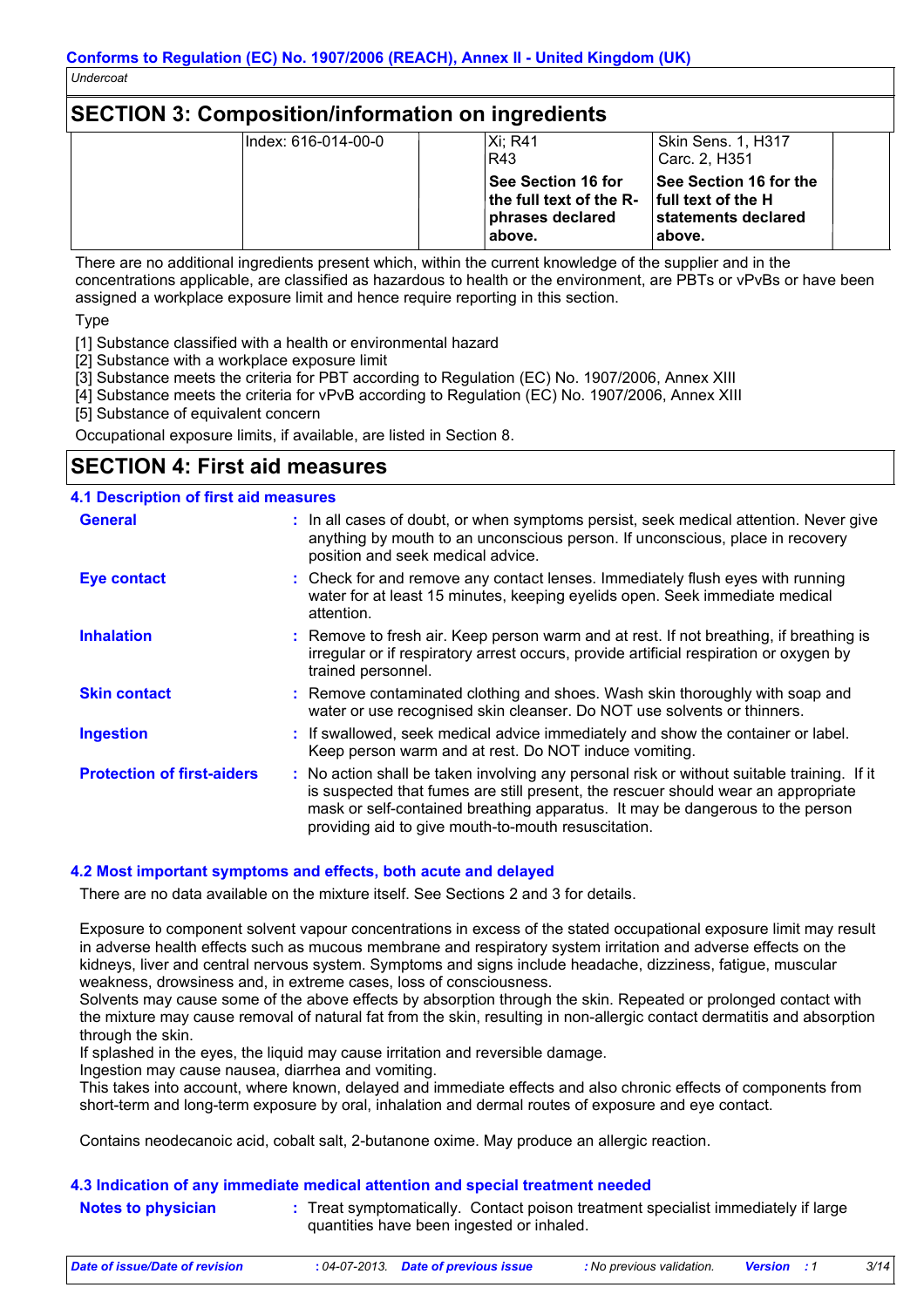#### **Conforms to Regulation (EC) No. 1907/2006 (REACH), Annex II - United Kingdom (UK)** *Undercoat*

### **SECTION 4: First aid measures**

**Specific treatments :** No specific treatment.

See toxicological information (Section 11)

| <b>SECTION 5: Firefighting measures</b>                                  |  |                                                                                                                              |
|--------------------------------------------------------------------------|--|------------------------------------------------------------------------------------------------------------------------------|
| <b>5.1 Extinguishing media</b><br><b>Suitable extinguishing</b><br>media |  | : Recommended: alcohol-resistant foam, $CO2$ , powders, water spray.                                                         |
| <b>Unsuitable extinguishing</b><br>media                                 |  | : Do not use water jet.                                                                                                      |
| 5.2 Special hazards arising from the substance or mixture                |  |                                                                                                                              |
| <b>Hazards from the</b><br>substance or mixture                          |  | : Fire will produce dense black smoke. Exposure to decomposition products may<br>cause a health hazard.                      |
| <b>Hazardous thermal</b><br>decomposition products                       |  | : Decomposition products may include the following materials: carbon monoxide,<br>carbon dioxide, smoke, oxides of nitrogen. |
| <b>5.3 Advice for firefighters</b>                                       |  |                                                                                                                              |
| <b>Special protective actions</b><br>for fire-fighters                   |  | : Cool closed containers exposed to fire with water. Do not release runoff from fire to<br>drains or watercourses.           |
| <b>Special protective</b><br>equipment for fire-fighters                 |  | : Appropriate breathing apparatus may be required.                                                                           |
| <b>Additional information</b>                                            |  | : No unusual hazard if involved in a fire.                                                                                   |

### **SECTION 6: Accidental release measures**

| 6.1 Personal precautions, protective equipment and emergency procedures |  |                                                                                                                                                                                                                                                                                    |
|-------------------------------------------------------------------------|--|------------------------------------------------------------------------------------------------------------------------------------------------------------------------------------------------------------------------------------------------------------------------------------|
| For non-emergency<br>personnel                                          |  | : Exclude sources of ignition and ventilate the area. Avoid breathing vapour or mist.<br>Refer to protective measures listed in sections 7 and 8.                                                                                                                                  |
| For emergency responders :                                              |  | If specialised clothing is required to deal with the spillage, take note of any<br>information in Section 8 on suitable and unsuitable materials. See also the<br>information in "For non-emergency personnel".                                                                    |
| <b>6.2 Environmental</b><br>precautions                                 |  | : Do not allow to enter drains or watercourses. If the product contaminates lakes,<br>rivers, or sewers, inform the appropriate authorities in accordance with local<br>regulations.                                                                                               |
| 6.3 Methods and materials<br>for containment and<br>cleaning up         |  | : Contain and collect spillage with non-combustible, absorbent material e.g. sand,<br>earth, vermiculite or diatomaceous earth and place in container for disposal<br>according to local regulations (see Section 13). Preferably clean with a detergent.<br>Avoid using solvents. |
| <b>6.4 Reference to other</b><br><b>sections</b>                        |  | : See Section 1 for emergency contact information.<br>See Section 8 for information on appropriate personal protective equipment.<br>See Section 13 for additional waste treatment information.                                                                                    |

# **SECTION 7: Handling and storage**

| <b>7.1 Precautions for safe</b><br>handling | : Prevent the creation of flammable or explosive concentrations of vapours in air and<br>avoid vapour concentrations higher than the occupational exposure limits.<br>In addition, the product should only be used in areas from which all naked lights and<br>other sources of ignition have been excluded. Electrical equipment should be<br>protected to the appropriate standard.<br>Mixture may charge electrostatically: always use earthing leads when transferring<br>from one container to another. |
|---------------------------------------------|--------------------------------------------------------------------------------------------------------------------------------------------------------------------------------------------------------------------------------------------------------------------------------------------------------------------------------------------------------------------------------------------------------------------------------------------------------------------------------------------------------------|
|---------------------------------------------|--------------------------------------------------------------------------------------------------------------------------------------------------------------------------------------------------------------------------------------------------------------------------------------------------------------------------------------------------------------------------------------------------------------------------------------------------------------------------------------------------------------|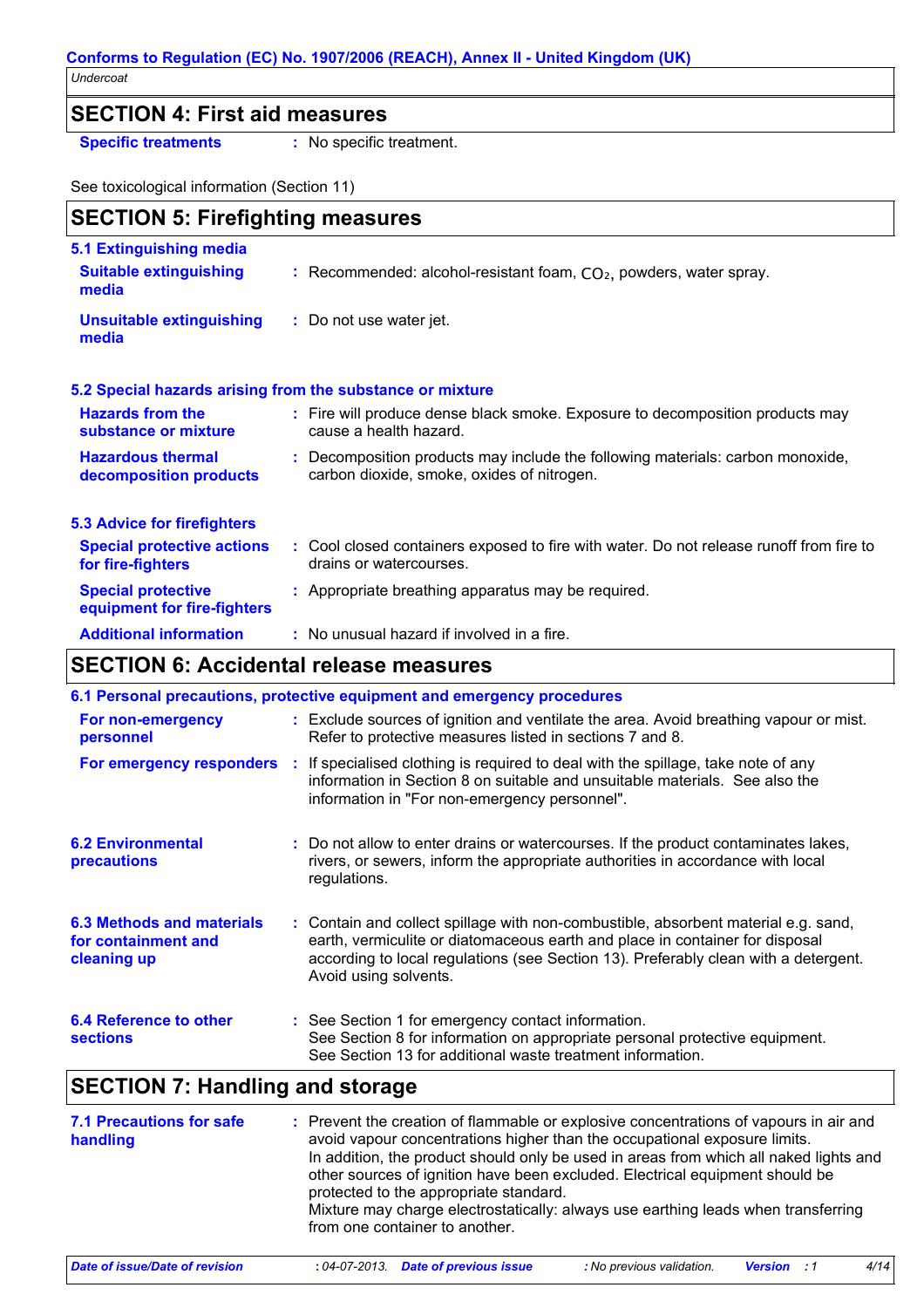# **SECTION 7: Handling and storage**

|                                                                                                            | Operators should wear antistatic footwear and clothing and floors should be of the<br>conducting type.<br>Keep away from heat, sparks and flame. No sparking tools should be used.<br>Avoid contact with skin and eyes. Avoid the inhalation of dust, particulates, spray or<br>mist arising from the application of this mixture. Avoid inhalation of dust from<br>sanding.<br>Eating, drinking and smoking should be prohibited in areas where this material is<br>handled, stored and processed.<br>Put on appropriate personal protective equipment (see Section 8).<br>Never use pressure to empty. Container is not a pressure vessel.<br>Always keep in containers made from the same material as the original one.<br>Comply with the health and safety at work laws.<br>Do not allow to enter drains or watercourses.<br>Information on fire and explosion protection<br>Vapours are heavier than air and may spread along floors. Vapours may form<br>explosive mixtures with air.<br>When operators, whether spraying or not, have to work inside the spray booth,<br>ventilation is unlikely to be sufficient to control particulates and solvent vapour in all<br>cases. In such circumstances they should wear a compressed air-fed respirator<br>during the spraying process and until such time as the particulates and solvent<br>vapour concentration has fallen below the exposure limits. |
|------------------------------------------------------------------------------------------------------------|---------------------------------------------------------------------------------------------------------------------------------------------------------------------------------------------------------------------------------------------------------------------------------------------------------------------------------------------------------------------------------------------------------------------------------------------------------------------------------------------------------------------------------------------------------------------------------------------------------------------------------------------------------------------------------------------------------------------------------------------------------------------------------------------------------------------------------------------------------------------------------------------------------------------------------------------------------------------------------------------------------------------------------------------------------------------------------------------------------------------------------------------------------------------------------------------------------------------------------------------------------------------------------------------------------------------------------------------------------------------------------------------------------------|
| <b>7.2 Conditions for safe</b><br>storage, including any<br>incompatibilities                              | : Store in accordance with local regulations.<br>Notes on joint storage<br>Keep away from: oxidising agents, strong alkalis, strong acids.<br>Additional information on storage conditions<br>Observe label precautions. Store in a dry, cool and well-ventilated area. Keep away<br>from heat and direct sunlight. Keep away from sources of ignition. No smoking.<br>Prevent unauthorised access. Containers that have been opened must be carefully<br>resealed and kept upright to prevent leakage.                                                                                                                                                                                                                                                                                                                                                                                                                                                                                                                                                                                                                                                                                                                                                                                                                                                                                                       |
| 7.3 Specific end use(s)<br><b>Recommendations</b><br><b>Industrial sector specific</b><br><b>solutions</b> | : Not available.<br>: Not available.                                                                                                                                                                                                                                                                                                                                                                                                                                                                                                                                                                                                                                                                                                                                                                                                                                                                                                                                                                                                                                                                                                                                                                                                                                                                                                                                                                          |

# **SECTION 8: Exposure controls/personal protection**

#### **8.1 Control parameters**

#### **Occupational exposure limits**

| <b>Product/ingredient name</b>                                        | <b>Exposure limit values</b>                                                                                                                                                                                                                      |
|-----------------------------------------------------------------------|---------------------------------------------------------------------------------------------------------------------------------------------------------------------------------------------------------------------------------------------------|
| hydrocarbons, C9-C11, n-/ iso-/ cyclo-alkanes,<br>$\leq$ 2% aromatics | EH40/2005 WELs (United Kingdom (UK), 8/2007).<br>STEL: 850 mg/m <sup>3</sup> , (as turpentine) 15 minutes. Form: Vapour                                                                                                                           |
|                                                                       | TWA: 566 mg/m <sup>3</sup> , (as turpentine (100 ppm)) 8 hours. Form:<br><b>Vapour</b>                                                                                                                                                            |
| $\leq$ 2% aromatics                                                   | hydrocarbons, C10-C13, n-/ iso-/ cyclo-alkanes,  EH40/2005 WELs (United Kingdom (UK), 8/2007).<br>STEL: 850 mg/m <sup>3</sup> , (as turpentine) 15 minutes. Form: Vapour<br>TWA: 566 mg/m <sup>3</sup> , (as turpentine (100 ppm)) 8 hours. Form: |
| neodecanoic acid, cobalt salt                                         | Vapour<br>EH40/2005 WELs (United Kingdom (UK), 12/2011). Skin<br>sensitiser.                                                                                                                                                                      |
|                                                                       | TWA: $0.1 \text{ mg/m}^3$ , (as Co) 8 hours.                                                                                                                                                                                                      |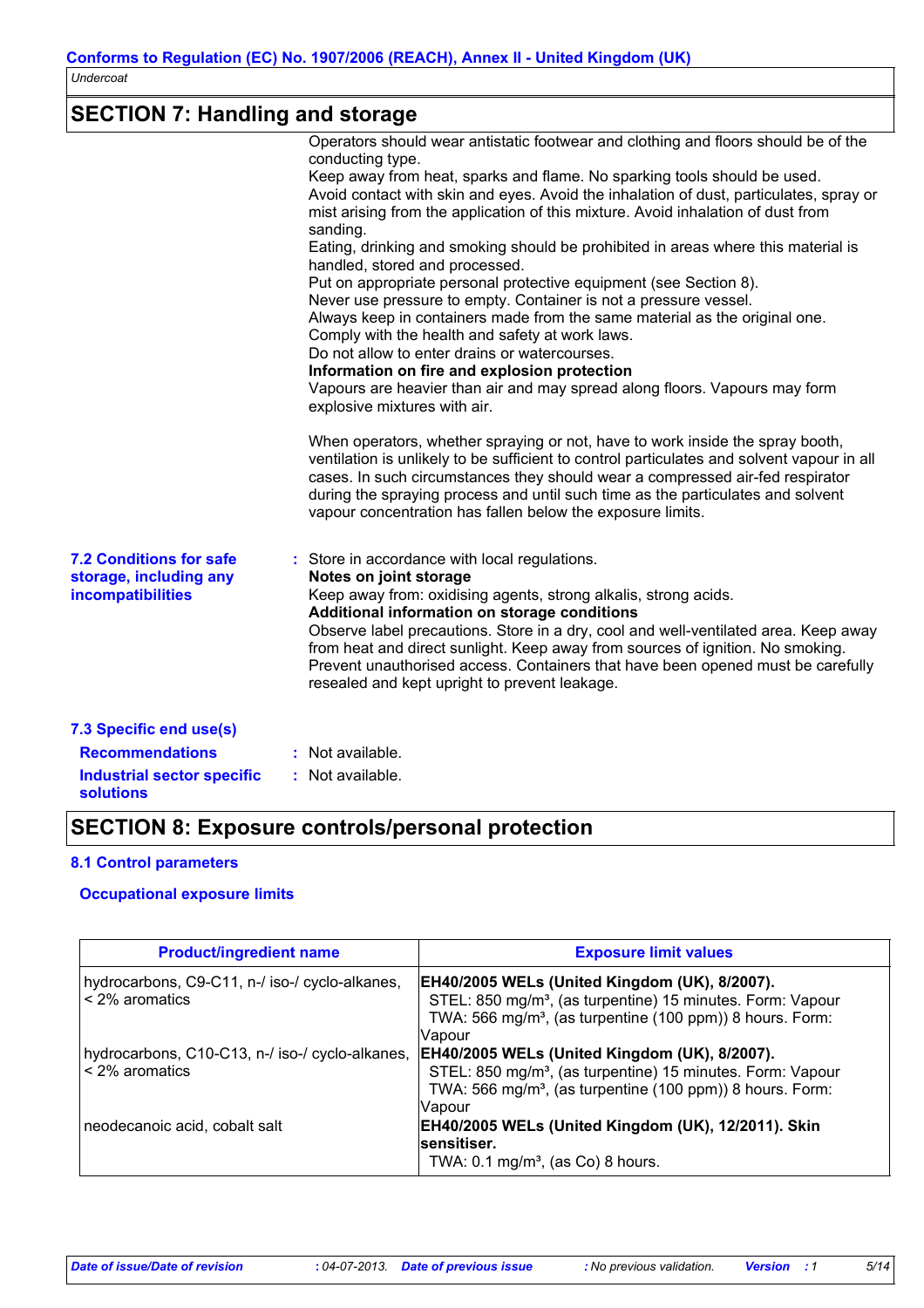# **SECTION 8: Exposure controls/personal protection**

| <b>Recommended monitoring</b><br>procedures | If this product contains ingredients with exposure limits, personal, workplace<br>atmosphere or biological monitoring may be required to determine the effectiveness<br>of the ventilation or other control measures and/or the necessity to use respiratory<br>protective equipment. Reference should be made to monitoring standards, such as<br>the following: European Standard EN 689 (Workplace atmospheres - Guidance for<br>the assessment of exposure by inhalation to chemical agents for comparison with<br>limit values and measurement strategy) European Standard EN 14042 (Workplace<br>atmospheres - Guide for the application and use of procedures for the assessment<br>of exposure to chemical and biological agents) European Standard EN 482<br>(Workplace atmospheres - General requirements for the performance of procedures<br>for the measurement of chemical agents) Reference to national guidance<br>documents for methods for the determination of hazardous substances will also be<br>required. |
|---------------------------------------------|----------------------------------------------------------------------------------------------------------------------------------------------------------------------------------------------------------------------------------------------------------------------------------------------------------------------------------------------------------------------------------------------------------------------------------------------------------------------------------------------------------------------------------------------------------------------------------------------------------------------------------------------------------------------------------------------------------------------------------------------------------------------------------------------------------------------------------------------------------------------------------------------------------------------------------------------------------------------------------------------------------------------------------|
|---------------------------------------------|----------------------------------------------------------------------------------------------------------------------------------------------------------------------------------------------------------------------------------------------------------------------------------------------------------------------------------------------------------------------------------------------------------------------------------------------------------------------------------------------------------------------------------------------------------------------------------------------------------------------------------------------------------------------------------------------------------------------------------------------------------------------------------------------------------------------------------------------------------------------------------------------------------------------------------------------------------------------------------------------------------------------------------|

#### **DNELs/DMELs**

| <b>Product/ingredient name</b>                                   | <b>Type</b> | <b>Exposure</b>           | <b>Value</b>          | <b>Population</b> | <b>Effects</b> |
|------------------------------------------------------------------|-------------|---------------------------|-----------------------|-------------------|----------------|
| hydrocarbons, C9-C11, n-/ iso-/<br>cyclo-alkanes, < 2% aromatics | <b>DNEL</b> | Long term Dermal          | $208$ mg/kg<br>bw/day | Workers           | Systemic       |
|                                                                  | <b>DNEL</b> | Long term<br>Inhalation   | $871 \text{ mg/m}^3$  | Workers           | Systemic       |
|                                                                  | <b>DNEL</b> | Long term Oral,<br>Dermal | 125 mg/kg<br>bw/dav   | Consumers         | Systemic       |
|                                                                  | <b>DNEL</b> | Long term<br>Inhalation   | 185 mg/m <sup>3</sup> | Consumers         | Systemic       |

#### **PNECs**

No PNECs available

#### **8.2 Exposure controls**

| <b>Appropriate engineering</b><br><b>controls</b>                              | : Provide adequate ventilation. Where reasonably practicable, this should be<br>achieved by the use of local exhaust ventilation and good general extraction. If<br>these are not sufficient to maintain concentrations of particulates and solvent<br>vapours below the OEL, suitable respiratory protection must be worn.                                                                       |
|--------------------------------------------------------------------------------|---------------------------------------------------------------------------------------------------------------------------------------------------------------------------------------------------------------------------------------------------------------------------------------------------------------------------------------------------------------------------------------------------|
| <b>Individual protection measures</b>                                          |                                                                                                                                                                                                                                                                                                                                                                                                   |
| <b>Hygiene measures</b>                                                        | : Wash hands, forearms and face thoroughly after handling chemical products, before<br>eating, smoking and using the lavatory and at the end of the working period.<br>Appropriate techniques should be used to remove potentially contaminated clothing.<br>Wash contaminated clothing before reusing. Ensure that eyewash stations and<br>safety showers are close to the workstation location. |
| <b>Eye/face protection</b><br><b>Skin protection</b><br><b>Hand protection</b> | : Safety glasses with side shields. (EN166)                                                                                                                                                                                                                                                                                                                                                       |
|                                                                                | There is no one glove material or combination of materials that will give unlimited resistance to any individual or                                                                                                                                                                                                                                                                               |

combination of chemicals.

The breakthrough time must be greater than the end use time of the product.

The instructions and information provided by the glove manufacturer on use, storage, maintenance and replacement must be followed.

Gloves should be replaced regularly and if there is any sign of damage to the glove material.

Always ensure that gloves are free from defects and that they are stored and used correctly.

The performance or effectiveness of the glove may be reduced by physical/chemical damage and poor maintenance.

Barrier creams may help to protect the exposed areas of the skin but should not be applied once exposure has occurred.

| <b>Gloves</b>                  | : For prolonged or repeated handling, use the following type of gloves:                                                                   |                           |                    |      |
|--------------------------------|-------------------------------------------------------------------------------------------------------------------------------------------|---------------------------|--------------------|------|
|                                | Recommended: nitrile rubber                                                                                                               |                           |                    |      |
|                                | The recommendation for the type or types of glove to use when handling this<br>product is based on information from the following source: |                           |                    |      |
|                                | EN 374-3 : 2003                                                                                                                           |                           |                    |      |
| Date of issue/Date of revision | : 04-07-2013 Date of previous issue                                                                                                       | : No previous validation. | <b>Version</b> : 1 | 6/14 |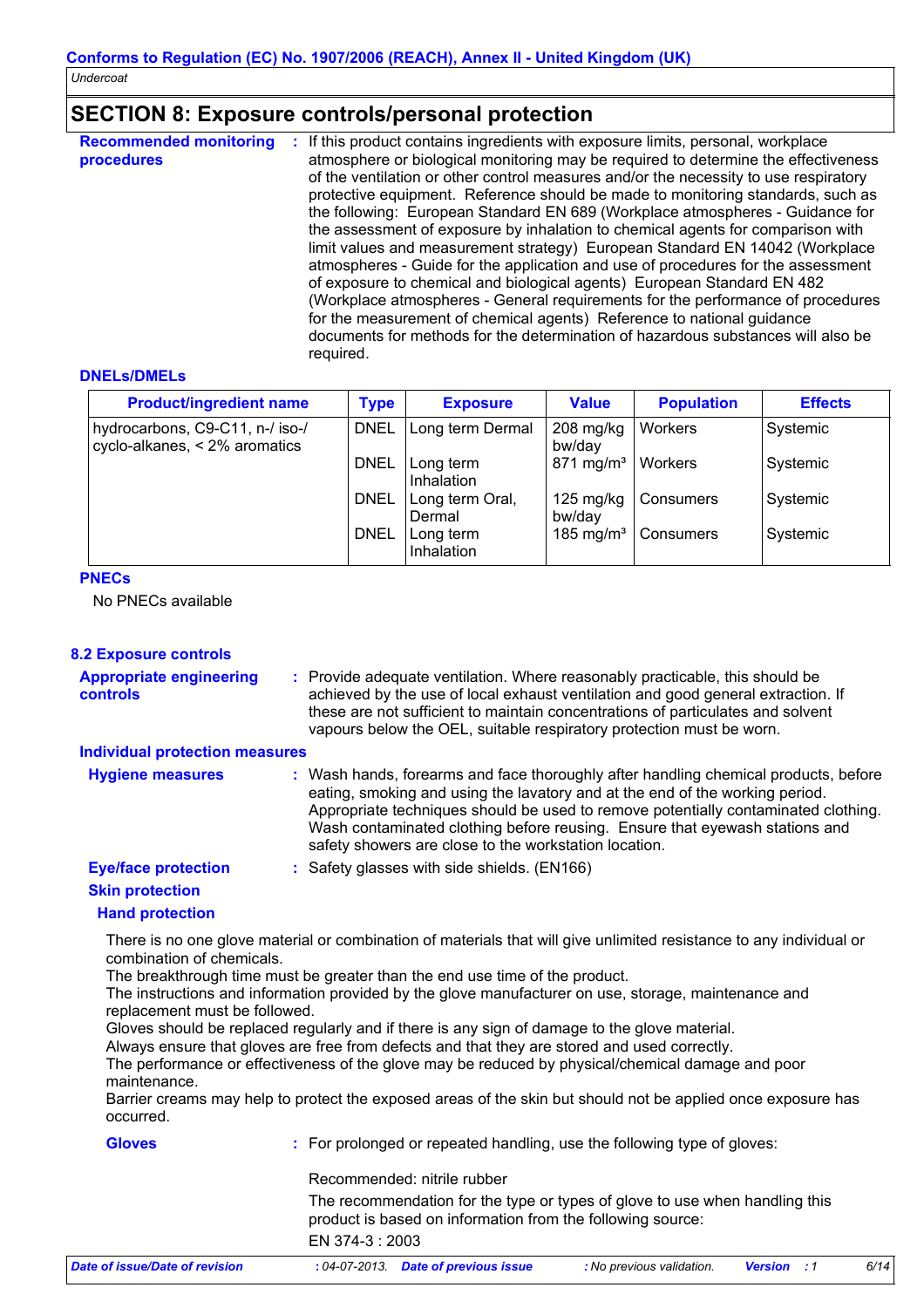# **SECTION 8: Exposure controls/personal protection**

|                                           | The user must check that the final choice of type of glove selected for handling this<br>product is the most appropriate and takes into account the particular conditions of<br>use, as included in the user's risk assessment. |
|-------------------------------------------|---------------------------------------------------------------------------------------------------------------------------------------------------------------------------------------------------------------------------------|
| <b>Body protection</b>                    | : Personnel should wear antistatic clothing made of natural fibres or of high-<br>temperature-resistant synthetic fibres. Wear overalls or long sleeved shirt. (EN<br>$1149-1)$                                                 |
| <b>Other skin protection</b>              | : Appropriate footwear and any additional skin protection measures should be<br>selected based on the task being performed and the risks involved and should be<br>approved by a specialist before handling this product.       |
| <b>Respiratory protection</b>             | : If workers are exposed to concentrations above the exposure limit, they must use<br>appropriate, certified respirators.                                                                                                       |
|                                           | Respirator selection must be based on known or anticipated exposure levels, the<br>hazards of the product and the safe working limits of the selected respirator.<br>Recommended: organic vapour filter (Type A) (EN 140)       |
| <b>Environmental exposure</b><br>controls | : Do not allow to enter drains or watercourses.                                                                                                                                                                                 |

# **SECTION 9: Physical and chemical properties**

#### **9.1 Information on basic physical and chemical properties**

| <b>Appearance</b><br><b>Physical state</b><br>$:$ Liquid.<br><b>Colour</b><br>: White. / Grey.<br><b>Odour</b><br>: Hydrocarbon.<br>pH<br>$:$ Not available.<br><b>Melting point/freezing point</b><br>: Not available.<br>: Not available.<br>Initial boiling point and boiling<br>range<br>: Closed cup: $42^{\circ}$ C<br><b>Flash point</b><br>: Not available.<br><b>Evaporation rate</b><br><b>Flammability (solid, gas)</b><br>: Flammable in the presence of the following materials or conditions: open flames,<br>sparks and static discharge, heat and shocks and mechanical impacts.<br><b>Burning time</b><br>: Not applicable.<br>: Not applicable.<br><b>Burning rate</b><br>$:$ Lower: $0.6\%$<br><b>Upper/lower flammability or</b><br>explosive limits<br>Upper: 8%<br>: Not available.<br><b>Vapour pressure</b><br><b>Vapour density</b><br>: $>1$ [Air = 1]<br>$: 1.5$ to 1.55<br><b>Relative density</b><br>: Not available.<br><b>Solubility(ies)</b><br><b>Solubility in water</b><br>: Not available.<br><b>Partition coefficient: n-octanol/ : Not available.</b><br>water |  |
|------------------------------------------------------------------------------------------------------------------------------------------------------------------------------------------------------------------------------------------------------------------------------------------------------------------------------------------------------------------------------------------------------------------------------------------------------------------------------------------------------------------------------------------------------------------------------------------------------------------------------------------------------------------------------------------------------------------------------------------------------------------------------------------------------------------------------------------------------------------------------------------------------------------------------------------------------------------------------------------------------------------------------------------------------------------------------------------------------|--|
|                                                                                                                                                                                                                                                                                                                                                                                                                                                                                                                                                                                                                                                                                                                                                                                                                                                                                                                                                                                                                                                                                                      |  |
|                                                                                                                                                                                                                                                                                                                                                                                                                                                                                                                                                                                                                                                                                                                                                                                                                                                                                                                                                                                                                                                                                                      |  |
|                                                                                                                                                                                                                                                                                                                                                                                                                                                                                                                                                                                                                                                                                                                                                                                                                                                                                                                                                                                                                                                                                                      |  |
|                                                                                                                                                                                                                                                                                                                                                                                                                                                                                                                                                                                                                                                                                                                                                                                                                                                                                                                                                                                                                                                                                                      |  |
|                                                                                                                                                                                                                                                                                                                                                                                                                                                                                                                                                                                                                                                                                                                                                                                                                                                                                                                                                                                                                                                                                                      |  |
|                                                                                                                                                                                                                                                                                                                                                                                                                                                                                                                                                                                                                                                                                                                                                                                                                                                                                                                                                                                                                                                                                                      |  |
|                                                                                                                                                                                                                                                                                                                                                                                                                                                                                                                                                                                                                                                                                                                                                                                                                                                                                                                                                                                                                                                                                                      |  |
|                                                                                                                                                                                                                                                                                                                                                                                                                                                                                                                                                                                                                                                                                                                                                                                                                                                                                                                                                                                                                                                                                                      |  |
|                                                                                                                                                                                                                                                                                                                                                                                                                                                                                                                                                                                                                                                                                                                                                                                                                                                                                                                                                                                                                                                                                                      |  |
|                                                                                                                                                                                                                                                                                                                                                                                                                                                                                                                                                                                                                                                                                                                                                                                                                                                                                                                                                                                                                                                                                                      |  |
|                                                                                                                                                                                                                                                                                                                                                                                                                                                                                                                                                                                                                                                                                                                                                                                                                                                                                                                                                                                                                                                                                                      |  |
|                                                                                                                                                                                                                                                                                                                                                                                                                                                                                                                                                                                                                                                                                                                                                                                                                                                                                                                                                                                                                                                                                                      |  |
|                                                                                                                                                                                                                                                                                                                                                                                                                                                                                                                                                                                                                                                                                                                                                                                                                                                                                                                                                                                                                                                                                                      |  |
|                                                                                                                                                                                                                                                                                                                                                                                                                                                                                                                                                                                                                                                                                                                                                                                                                                                                                                                                                                                                                                                                                                      |  |
|                                                                                                                                                                                                                                                                                                                                                                                                                                                                                                                                                                                                                                                                                                                                                                                                                                                                                                                                                                                                                                                                                                      |  |
|                                                                                                                                                                                                                                                                                                                                                                                                                                                                                                                                                                                                                                                                                                                                                                                                                                                                                                                                                                                                                                                                                                      |  |
|                                                                                                                                                                                                                                                                                                                                                                                                                                                                                                                                                                                                                                                                                                                                                                                                                                                                                                                                                                                                                                                                                                      |  |
|                                                                                                                                                                                                                                                                                                                                                                                                                                                                                                                                                                                                                                                                                                                                                                                                                                                                                                                                                                                                                                                                                                      |  |
|                                                                                                                                                                                                                                                                                                                                                                                                                                                                                                                                                                                                                                                                                                                                                                                                                                                                                                                                                                                                                                                                                                      |  |
| : Not available.<br><b>Auto-ignition temperature</b>                                                                                                                                                                                                                                                                                                                                                                                                                                                                                                                                                                                                                                                                                                                                                                                                                                                                                                                                                                                                                                                 |  |
| <b>Decomposition temperature</b><br>: Not available.                                                                                                                                                                                                                                                                                                                                                                                                                                                                                                                                                                                                                                                                                                                                                                                                                                                                                                                                                                                                                                                 |  |
| <b>Viscosity</b><br>: Not available.                                                                                                                                                                                                                                                                                                                                                                                                                                                                                                                                                                                                                                                                                                                                                                                                                                                                                                                                                                                                                                                                 |  |
| <b>Explosive properties</b><br>: Non-explosive in the presence of the following materials or conditions: open<br>flames, sparks and static discharge, heat and shocks and mechanical impacts.                                                                                                                                                                                                                                                                                                                                                                                                                                                                                                                                                                                                                                                                                                                                                                                                                                                                                                        |  |
| : Not available.<br><b>Oxidising properties</b>                                                                                                                                                                                                                                                                                                                                                                                                                                                                                                                                                                                                                                                                                                                                                                                                                                                                                                                                                                                                                                                      |  |

#### **9.2 Other information**

No additional information.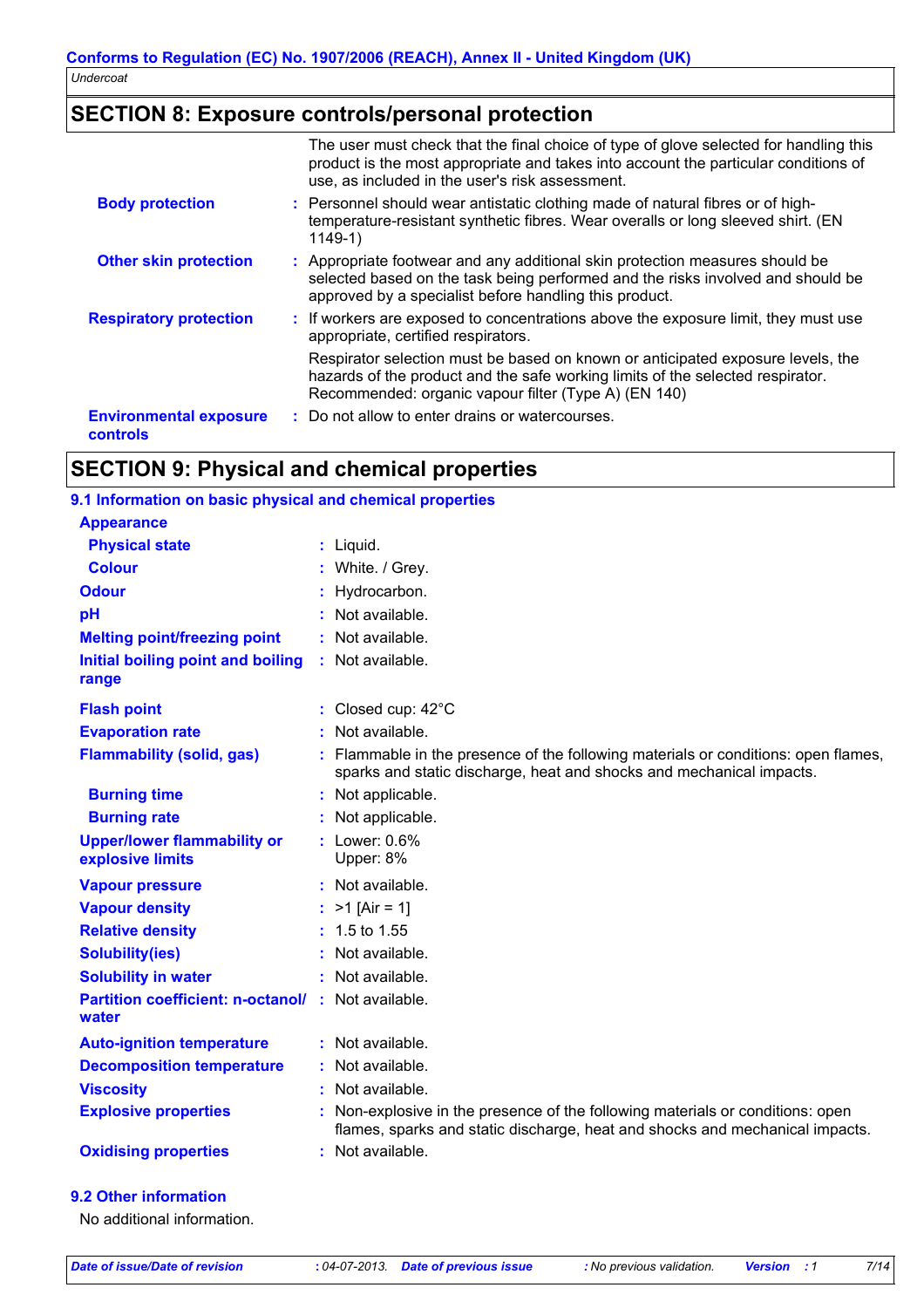## **SECTION 10: Stability and reactivity**

| <b>10.1 Reactivity</b>                            | : No specific test data related to reactivity available for this product or its ingredients.                                                                                                  |
|---------------------------------------------------|-----------------------------------------------------------------------------------------------------------------------------------------------------------------------------------------------|
| <b>10.2 Chemical stability</b>                    | : Stable under recommended storage and handling conditions (see Section 7).                                                                                                                   |
| <b>10.3 Possibility of</b><br>hazardous reactions | : Under normal conditions of storage and use, hazardous reactions will not occur.                                                                                                             |
| <b>10.4 Conditions to avoid</b>                   | : When exposed to high temperatures may produce hazardous decomposition<br>products.                                                                                                          |
| 10.5 Incompatible materials                       | : Keep away from the following materials to prevent strong exothermic reactions:<br>oxidising agents, strong alkalis, strong acids.                                                           |
| <b>10.6 Hazardous</b><br>decomposition products   | : Under normal conditions of storage and use, hazardous decomposition products<br>should not be produced. If involved in a fire, toxic gases including CO, CO2 and<br>smoke can be generated. |
|                                                   |                                                                                                                                                                                               |

## **SECTION 11: Toxicological information**

#### **11.1 Information on toxicological effects**

There are no data available on the mixture itself. See Sections 2 and 3 for details.

Exposure to component solvent vapour concentrations in excess of the stated occupational exposure limit may result in adverse health effects such as mucous membrane and respiratory system irritation and adverse effects on the kidneys, liver and central nervous system. Symptoms and signs include headache, dizziness, fatigue, muscular weakness, drowsiness and, in extreme cases, loss of consciousness.

Solvents may cause some of the above effects by absorption through the skin. Repeated or prolonged contact with the mixture may cause removal of natural fat from the skin, resulting in non-allergic contact dermatitis and absorption through the skin.

If splashed in the eyes, the liquid may cause irritation and reversible damage.

Ingestion may cause nausea, diarrhea and vomiting.

This takes into account, where known, delayed and immediate effects and also chronic effects of components from short-term and long-term exposure by oral, inhalation and dermal routes of exposure and eye contact.

Contains neodecanoic acid, cobalt salt, 2-butanone oxime. May produce an allergic reaction.

#### **Acute toxicity**

| <b>Product/ingredient name</b>                                          | <b>Result</b>                 | <b>Species</b> | <b>Dose</b>            | <b>Exposure</b> |
|-------------------------------------------------------------------------|-------------------------------|----------------|------------------------|-----------------|
| hydrocarbons, C9-C11, n-/<br>iso-/ cyclo-alkanes, $< 2\%$<br>aromatics  | <b>LC50 Inhalation Vapour</b> | Rat            | 8500 mg/m <sup>3</sup> | 4 hours         |
|                                                                         | LD50 Dermal                   | Rabbit         | >5000 mg/kg            |                 |
|                                                                         | LD50 Oral                     | Rat            | >5000 mg/kg            |                 |
| hydrocarbons, C10-C13, n-/<br>iso-/ cyclo-alkanes, $< 2\%$<br>aromatics | <b>LC50 Inhalation Vapour</b> | Rat            | $>5.5$ mg/l            | 4 hours         |
|                                                                         | <b>LC50 Inhalation Vapour</b> | Rat            | 8500 mg/m <sup>3</sup> | 4 hours         |
|                                                                         | LD50 Dermal                   | Rabbit         | >3000 mg/kg            |                 |
|                                                                         | LD50 Oral                     | Rat            | >5000 mg/kg            |                 |
| 2-butanone oxime                                                        | <b>LC50 Inhalation Vapour</b> | Rat            | $>4416$ mg/l           | 4 hours         |

### **Conclusion/Summary :** Not available.

**Acute toxicity estimates**

Not available.

**Irritation/Corrosion**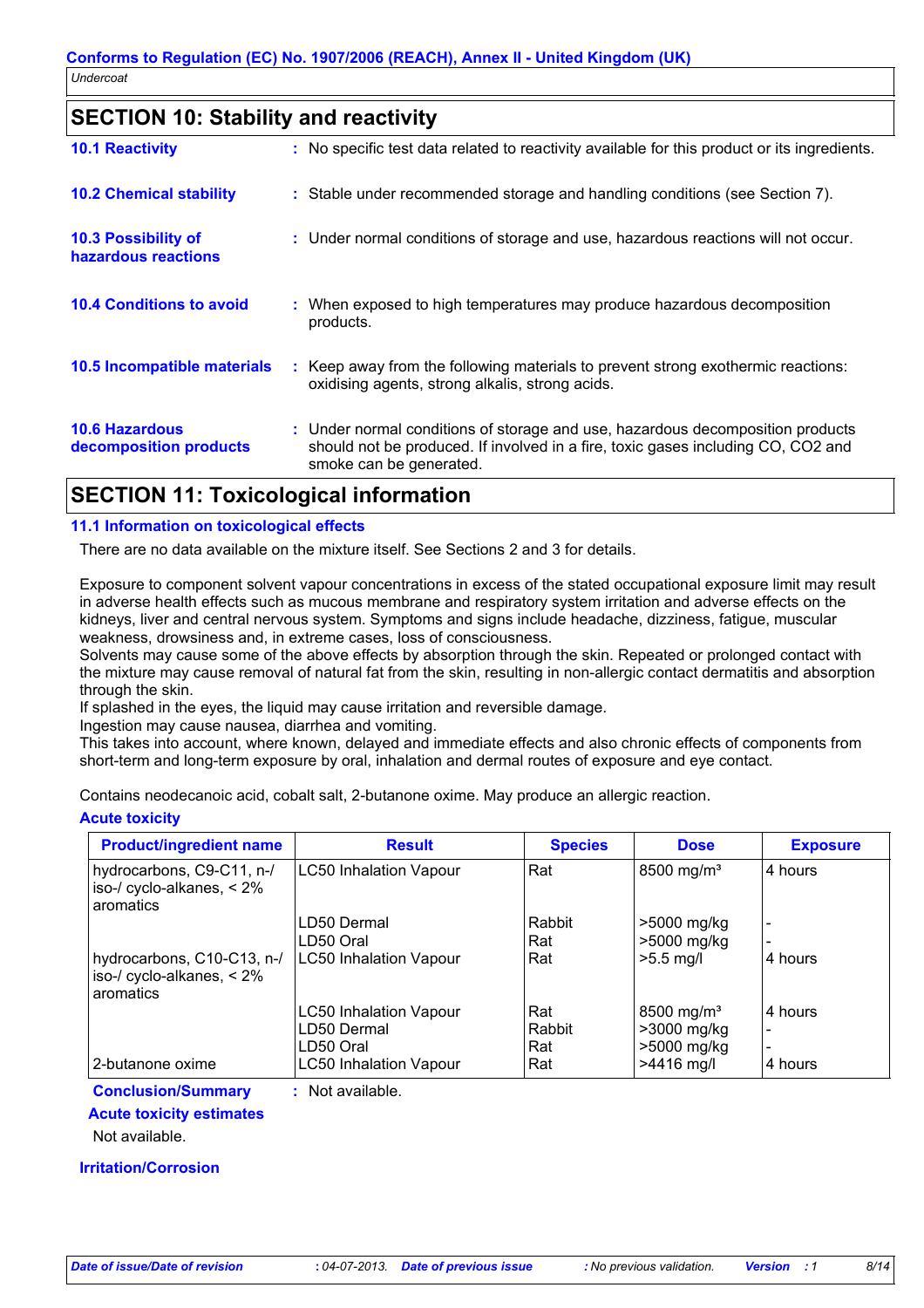# **SECTION 11: Toxicological information**

| <b>Product/ingredient name</b>                                                | <b>Result</b>          | <b>Species</b> | <b>Score</b> | <b>Exposure</b> | <b>Observation</b> |
|-------------------------------------------------------------------------------|------------------------|----------------|--------------|-----------------|--------------------|
| hydrocarbons, C9-C11, n-/<br>$iso$ -/ cyclo-alkanes, $\lt 2\%$<br>l aromatics | Skin - Oedema          | Rabbit         |              |                 |                    |
|                                                                               | Skin - Erythema/Eschar | Rabbit         | 2.67         |                 |                    |
|                                                                               | Eyes - Cornea opacity  | Rabbit         | U            |                 |                    |
| 12-butanone oxime                                                             | Eyes - Severe irritant | Rabbit         |              | 100             |                    |
|                                                                               |                        |                |              | microliters     |                    |

#### **Conclusion/Summary :** Not available.

#### **Sensitisation**

|                                                                                    | exposure |        |                 |
|------------------------------------------------------------------------------------|----------|--------|-----------------|
| hydrocarbons, C9-C11, n-/<br>$\vert$ iso-/ cyclo-alkanes, < 2%<br><b>aromatics</b> | skin     | Rabbit | Not sensitizing |

### **Conclusion/Summary :** Not available.

#### **Mutagenicity**

| <b>Product/ingredient name</b>                                                 | Test               | <b>Experiment</b>         | <b>Result</b> |
|--------------------------------------------------------------------------------|--------------------|---------------------------|---------------|
| hydrocarbons, C9-C11, n-/<br>$ $ iso-/ cyclo-alkanes, < 2%<br><b>aromatics</b> | OECD 473, 474, 476 | Subject: Mammalian-Animal | Negative      |

# **Conclusion/Summary :** Not available.

#### **Carcinogenicity**

| <b>Product/ingredient name</b>                                                     | <b>Result</b>              | <b>Species</b> | <b>Dose</b> | <b>Exposure</b> |
|------------------------------------------------------------------------------------|----------------------------|----------------|-------------|-----------------|
| hydrocarbons, C9-C11, n-/<br>$\vert$ iso-/ cyclo-alkanes, $\lt 2\%$<br>I aromatics | Negative - Inhalation - TC | Rat            |             |                 |

**Conclusion/Summary :** Not available.

#### **Reproductive toxicity**

| <b>Product/ingredient name</b>                                                 | <b>Maternal</b><br><b>toxicity</b> | <b>Fertility</b> | <b>Developmental</b><br>toxin | <b>Species</b>       | <b>Dose</b> | <b>Exposure</b> |
|--------------------------------------------------------------------------------|------------------------------------|------------------|-------------------------------|----------------------|-------------|-----------------|
| hydrocarbons, C9-C11, n-/<br>$ $ iso-/ cyclo-alkanes, < 2%<br><b>aromatics</b> |                                    |                  | Negative                      | <b>IRat - Female</b> | Oral        |                 |

**Conclusion/Summary :** Not available.

### **Teratogenicity**

**Conclusion/Summary :** Not available.

**Specific target organ toxicity (single exposure)**

| <b>Product/ingredient name</b>                                     | <b>Category</b> | <b>Route of</b><br>exposure | <b>Target organs</b>    |
|--------------------------------------------------------------------|-----------------|-----------------------------|-------------------------|
| hydrocarbons, C9-C11, n-/ iso-/ cyclo-alkanes, < 2%<br>l aromatics | Category 3      | Not applicable.             | <b>Narcotic effects</b> |

#### **Specific target organ toxicity (repeated exposure)**

Not available.

#### **Aspiration hazard**

| <b>Product/ingredient name</b>                                                                                                                                    | <b>Result</b>                  |
|-------------------------------------------------------------------------------------------------------------------------------------------------------------------|--------------------------------|
| hydrocarbons, C9-C11, n-/ iso-/ cyclo-alkanes, < 2% aromatics<br> hydrocarbons, C10-C13, n-/ iso-/ cyclo-alkanes, < 2% aromatics   ASPIRATION HAZARD - Category 1 | ASPIRATION HAZARD - Category 1 |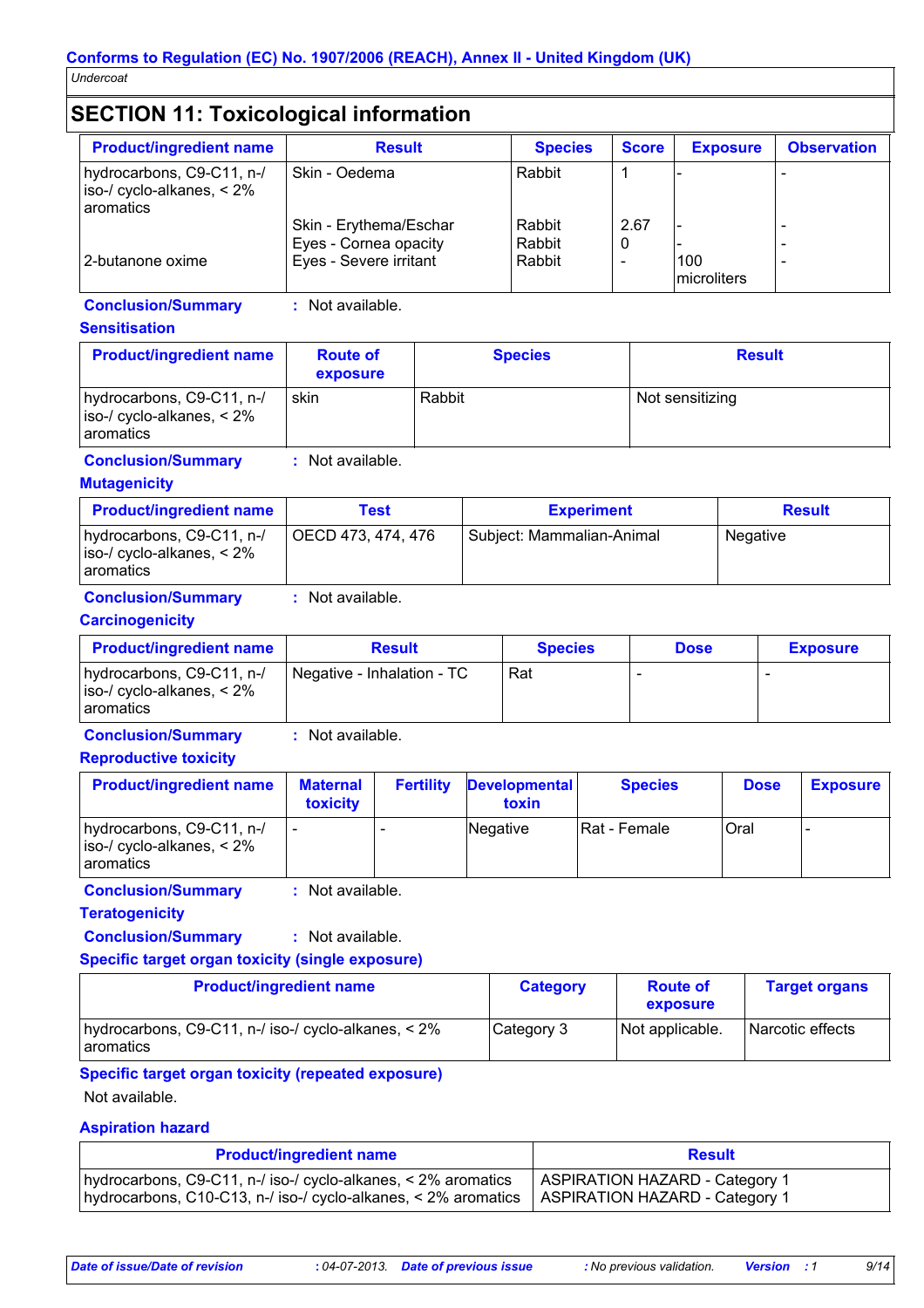# **SECTION 11: Toxicological information**

**Other information :** Not available.

# **SECTION 12: Ecological information**

#### **12.1 Toxicity**

There are no data available on the mixture itself. Do not allow to enter drains or watercourses.

| <b>Product/ingredient name</b>                                          | <b>Result</b>                      | <b>Species</b>                             | <b>Exposure</b> |
|-------------------------------------------------------------------------|------------------------------------|--------------------------------------------|-----------------|
| hydrocarbons, C9-C11, n-/<br>iso-/ cyclo-alkanes, $< 2\%$<br>aromatics  | Acute EC50 >1000 mg/l              | Algae - Pseudokirchneriella<br>subcapitata | 72 hours        |
|                                                                         | Acute EC50 >1000 mg/l              | Daphnia spec.                              | 48 hours        |
|                                                                         | Acute LC50 >1000 mg/l              | Fish                                       | 96 hours        |
|                                                                         | Acute NOEC 100 mg/l                | Algae - Pseudokirchneriella<br>subcapitata | 72 hours        |
|                                                                         | Chronic NOEC 0.23 mg/l             | Daphnia spec.                              |                 |
|                                                                         | Chronic NOEC 0.131 mg/l            | Fish                                       |                 |
| hydrocarbons, C10-C13, n-/<br>iso-/ cyclo-alkanes, $< 2\%$<br>aromatics | Acute EC50 >1000 mg/l              | Daphnia spec.                              | 4 hours         |
|                                                                         | Acute IC50 >1000 mg/l              | Algae                                      | 4 hours         |
|                                                                         | Acute LC50 >1000 mg/l              | Fish                                       | 4 hours         |
| 2-butanone oxime                                                        | Acute EC50 750 mg/l                | Daphnia spec.                              | 48 hours        |
|                                                                         | Acute IC50 83 mg/l                 | Algae                                      | 72 hours        |
|                                                                         | Acute LC50 843000 µg/l Fresh water | Fish - Pimephales promelas                 | 96 hours        |
| <b>Conclusion/Summary</b>                                               | Not available.                     |                                            |                 |

#### **12.2 Persistence and degradability**

| <b>Product/ingredient name</b>                                                                       | <b>Test</b>              | <b>Result</b> |                                            | <b>Dose</b> | <b>Inoculum</b>         |  |
|------------------------------------------------------------------------------------------------------|--------------------------|---------------|--------------------------------------------|-------------|-------------------------|--|
| hydrocarbons, C9-C11, n-/<br>iso-/ cyclo-alkanes, $< 2\%$<br>aromatics                               | OECD 301B                |               | >80 % - Readily - 28 days                  |             |                         |  |
|                                                                                                      | OECD 301F                |               | >80 % - Readily - 28 days                  |             |                         |  |
| <b>Conclusion/Summary</b>                                                                            | : Not available.         |               |                                            |             |                         |  |
| <b>Product/ingredient name</b>                                                                       | <b>Aquatic half-life</b> |               | <b>Photolysis</b>                          |             | <b>Biodegradability</b> |  |
| hydrocarbons, C9-C11, n-/<br>iso-/ cyclo-alkanes, $< 2\%$<br>aromatics<br>hydrocarbons, C10-C13, n-/ | Fresh water <28 days     |               | $100\%$ ; < 28 day(s)<br> 80%; < 28 day(s) |             | Readily<br>Readily      |  |
| iso-/ cyclo-alkanes, $< 2\%$<br>aromatics<br>2-butanone oxime                                        |                          |               |                                            |             | Readily                 |  |

#### **12.3 Bioaccumulative potential**

| <b>Product/ingredient name</b>                               | <b>LogP</b> <sub>ow</sub> | <b>BCF</b> | <b>Potential</b> |
|--------------------------------------------------------------|---------------------------|------------|------------------|
| hydrocarbons, C9-C11, n-/<br>$ $ iso-/ cyclo-alkanes, $<$ 2% | 5 to 6.5                  |            | high             |
| I aromatics<br>l 2-butanone oxime                            | 0.59                      | 15.01      | low              |

#### **12.4 Mobility in soil**

| <b>Soil/water partition</b><br><b>coefficient</b> (K <sub>oc</sub> ) | : Not available. |
|----------------------------------------------------------------------|------------------|
| <b>Mobility</b>                                                      | : Not available. |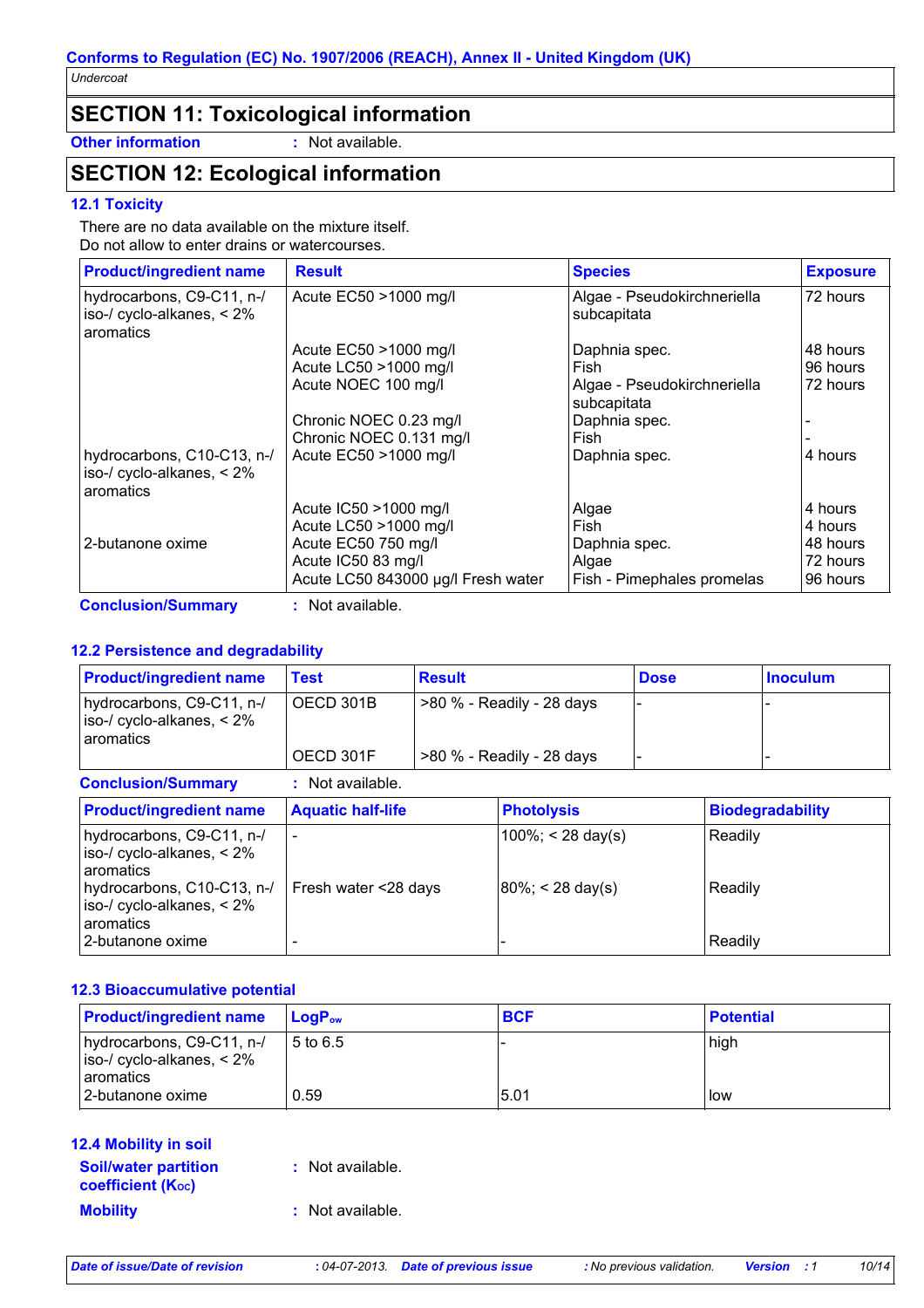# **SECTION 12: Ecological information 12.5 Results of PBT and vPvB assessment**

| <u>IZ.J RESUILS UL FIDT AIIU VE VD ASSESSITIEIIL</u> |                   |
|------------------------------------------------------|-------------------|
| <b>PBT</b>                                           | : Not applicable. |
| <b>vPvB</b>                                          | : Not applicable. |

**12.6 Other adverse effects** : No known significant effects or critical hazards.

# **SECTION 13: Disposal considerations**

| <b>13.1 Waste treatment methods</b> |                                                                                                                                                                                                                                                                                                                                                                                                                                                                                                                                                     |
|-------------------------------------|-----------------------------------------------------------------------------------------------------------------------------------------------------------------------------------------------------------------------------------------------------------------------------------------------------------------------------------------------------------------------------------------------------------------------------------------------------------------------------------------------------------------------------------------------------|
| <b>Product</b>                      |                                                                                                                                                                                                                                                                                                                                                                                                                                                                                                                                                     |
| <b>Methods of disposal</b>          | : The generation of waste should be avoided or minimised wherever possible.<br>Disposal of this product, solutions and any by-products should at all times comply<br>with the requirements of environmental protection and waste disposal legislation and<br>any regional local authority requirements. Dispose of surplus and non-recyclable<br>products via a licensed waste disposal contractor. Waste should not be disposed of<br>untreated to the sewer unless fully compliant with the requirements of all authorities<br>with jurisdiction. |
| <b>Hazardous waste</b>              | $:$ Yes.                                                                                                                                                                                                                                                                                                                                                                                                                                                                                                                                            |
| <b>Disposal considerations</b>      | : Do not allow to enter drains or watercourses.<br>Dispose of according to all federal, state and local applicable regulations.<br>If this product is mixed with other wastes, the original waste product code may no<br>longer apply and the appropriate code should be assigned.<br>For further information, contact your local waste authority.                                                                                                                                                                                                  |

### **European waste catalogue (EWC)**

The European Waste Catalogue classification of this product, when disposed of as waste, is:

| <b>Waste code</b>              | <b>Waste designation</b>                                                                                                                                                                                                                                                                                                                                                                                                                                                                                                                                     |  |  |  |
|--------------------------------|--------------------------------------------------------------------------------------------------------------------------------------------------------------------------------------------------------------------------------------------------------------------------------------------------------------------------------------------------------------------------------------------------------------------------------------------------------------------------------------------------------------------------------------------------------------|--|--|--|
| 08 01 11*                      | waste paint and varnish containing organic solvents or other dangerous substances                                                                                                                                                                                                                                                                                                                                                                                                                                                                            |  |  |  |
| <b>Packaging</b>               |                                                                                                                                                                                                                                                                                                                                                                                                                                                                                                                                                              |  |  |  |
| <b>Methods of disposal</b>     | : The generation of waste should be avoided or minimised wherever possible. Waste<br>packaging should be recycled. Incineration or landfill should only be considered<br>when recycling is not feasible.                                                                                                                                                                                                                                                                                                                                                     |  |  |  |
| <b>Disposal considerations</b> | : Using information provided in this safety data sheet, advice should be obtained from<br>the relevant waste authority on the classification of empty containers.<br>Empty containers must be scrapped or reconditioned.<br>Not emptied containers are hazardous waste.                                                                                                                                                                                                                                                                                      |  |  |  |
| <b>Special precautions</b>     | : This material and its container must be disposed of in a safe way. Care should be<br>taken when handling emptied containers that have not been cleaned or rinsed out.<br>Empty containers or liners may retain some product residues. Vapor from product<br>residues may create a highly flammable or explosive atmosphere inside the<br>container. Do not cut, weld or grind used containers unless they have been cleaned<br>thoroughly internally. Avoid dispersal of spilt material and runoff and contact with<br>soil, waterways, drains and sewers. |  |  |  |

# **SECTION 14: Transport information**

|                                           | <b>ADR/RID</b>  | <b>IMDG</b>                                                                          | <b>IATA</b>                                                                          |
|-------------------------------------------|-----------------|--------------------------------------------------------------------------------------|--------------------------------------------------------------------------------------|
| 14.1 UN number                            | Not regulated.  | UN1263                                                                               | UN1263                                                                               |
| 14.2 UN proper<br>shipping name           |                 | Paint. [hydrocarbons, C9-C12,<br>$n$ -/ iso-/ cyclo-alkanes, $\lt 2\%$<br>aromatics] | Paint. [hydrocarbons, C9-C12,<br>$n$ -/ iso-/ cyclo-alkanes, $\lt 2\%$<br>aromatics] |
| <b>14.3 Transport</b><br>hazard class(es) |                 | 3                                                                                    | 3                                                                                    |
| Date of issue/Date of revision            | $:04$ -07-2013. | <b>Date of previous issue</b><br>: No previous validation.                           | 11/14<br><b>Version</b> : 1                                                          |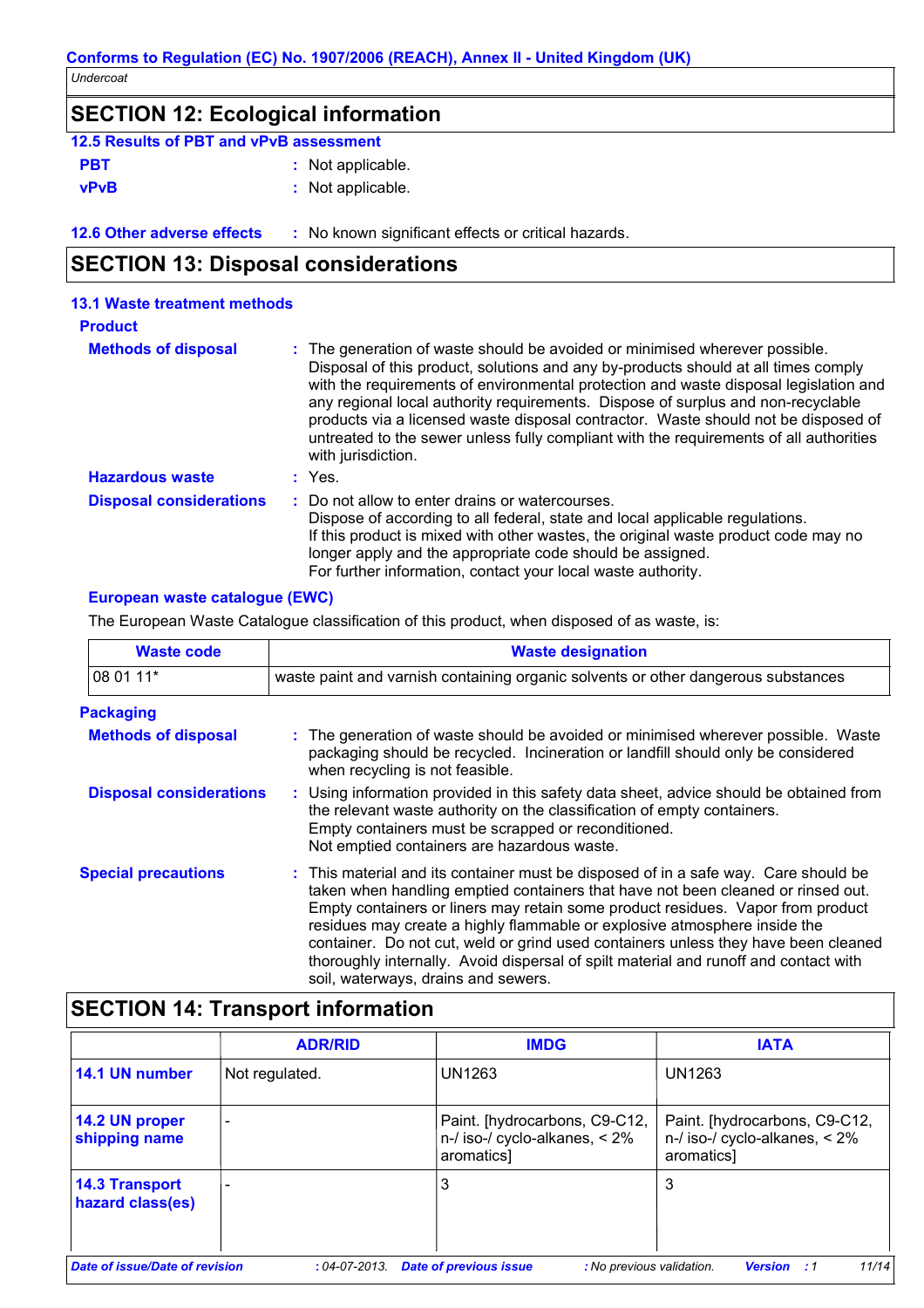#### **SECTION 14: Transport information**  $-$  IIII  $\parallel$  IIII  $\parallel$  III Exempted according to 2.2.3. **information** 1.5 (Viscous substance  $|E|$ exemption) This class 3 material can be considered non hazardous in packagings up to 450 L. **Emergency schedules (EmS):**  $F-E + S-E$ **Viscous substance exemption** This class 3 material can be considered non hazardous in packagings up to 30 L. Exempted according to 2.3.2. 5 (Viscous substance exemption) **14.4 Packing group Additional 14.5 Environmental hazards** No. No. No. III aasta **Passenger and Cargo Aircraft** Quantity limitation: 60 L Packaging instructions: 355 **Cargo Aircraft Only** Quantity limitation: 220 L Packaging instructions: 366 **Limited Quantities - Passenger Aircraft** Quantity limitation: 10 L Packaging instructions: Y 344

**user**

**14.6 Special precautions for : Transport within user's premises:** always transport in closed containers that are upright and secure. Ensure that persons transporting the product know what to do in the event of an accident or spillage.

# **SECTION 15: Regulatory information**

#### **15.1 Safety, health and environmental regulations/legislation specific for the substance or mixture**

The information contained in this safety data sheet does not constitute the user's own assessment of workplace risks, as required by other health and safety legislation. The provisions of the national health and safety at work regulations apply to the use of this product at work.

#### **CN code :** 3209 90 91

#### **EU Regulation (EC) No. 1907/2006 (REACH)**

#### **Annex XIV - List of substances subject to authorisation**

#### **Annex XIV**

None of the components are listed.

#### **Substances of very high concern**

None of the components are listed.

#### **Annex XVII - Restrictions :**

**on the manufacture, placing on the market** 

**and use of certain dangerous substances,**

**mixtures and articles**

#### **Other EU regulations**

**VOC for Ready-for-Use Mixture**

**:** IIA/d. Interior/exterior trim and cladding paints for wood and metal. EU limit values: 400g/l (2007) 300g/l (2010.) This product contains a maximum of 300 g/l VOC.

**Europe inventory :** At least one component is not listed.

| <b>Product/ingredient name Carcinogenic</b> | <b>effects</b> | Mutagenic effects Developmental | <b>effects</b> | <b>Fertility effects</b> |
|---------------------------------------------|----------------|---------------------------------|----------------|--------------------------|
| l 2-butanone oxime                          | Carc. 2, H351  |                                 |                |                          |

#### **National regulations**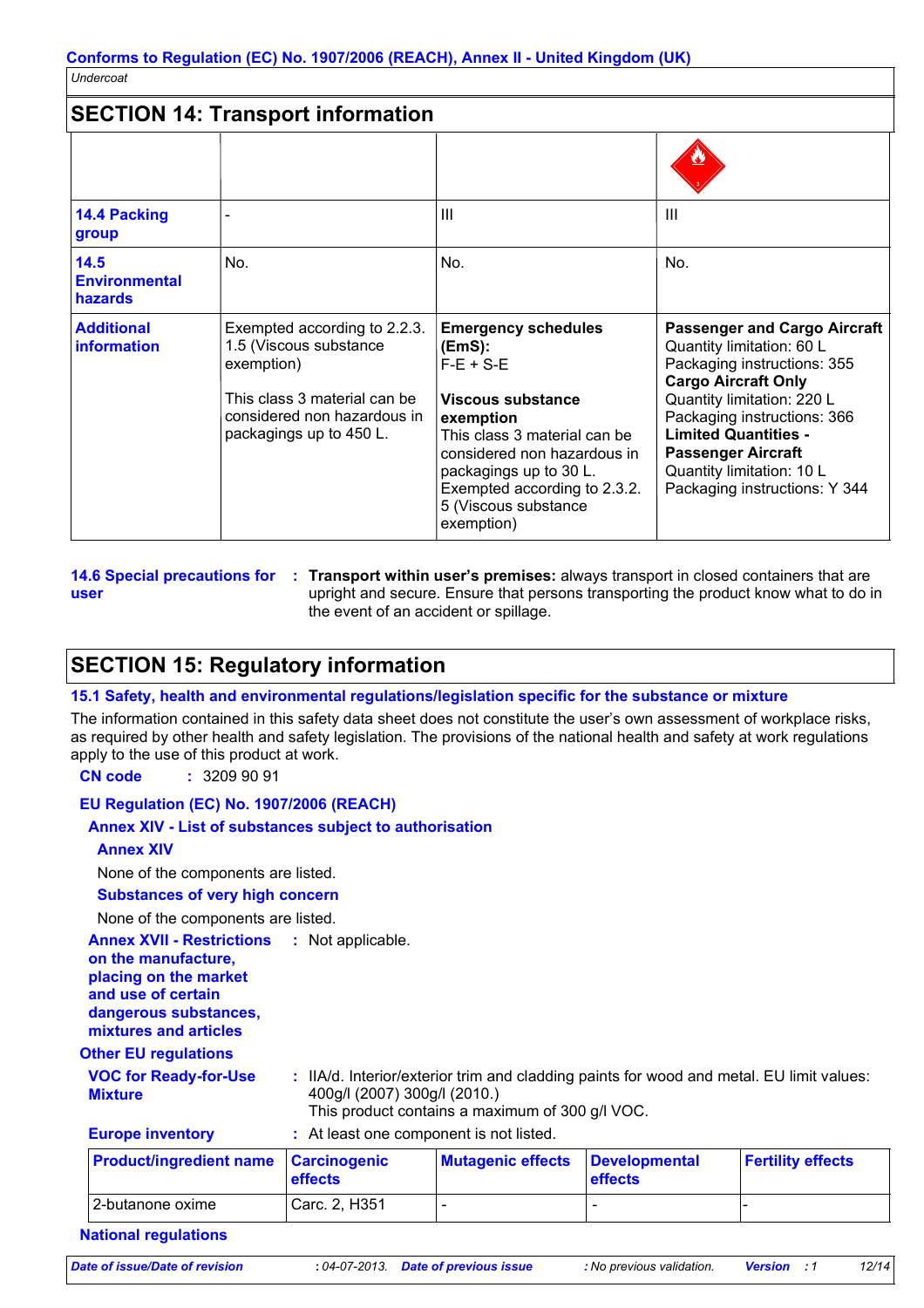# **SECTION 15: Regulatory information**

| <b>Product/ingredient name</b>   | <b>List name</b>                                        | <b>Name on list</b> | <b>Classification</b> | <b>Notes</b> |
|----------------------------------|---------------------------------------------------------|---------------------|-----------------------|--------------|
| neodecanoic acid, cobalt<br>salt | UK Occupational<br><b>Exposure Limits EH40</b><br>- WEL | cobalt compounds    | Carc.                 |              |

**15.2 Chemical Safety Assessment** This product contains substances for which Chemical Safety Assessments are still **:** required.

# **SECTION 16: Other information**

 $\nabla$  Indicates information that has changed from previously issued version.

| <b>Abbreviations and acronyms : ATE = Acute Toxicity Estimate</b> | CLP = Classification, Labelling and Packaging Regulation [Regulation (EC) No.<br>1272/2008]<br>DMEL = Derived Minimal Effect Level<br>DNEL = Derived No Effect Level<br>EUH statement = CLP-specific Hazard statement<br>PBT = Persistent, Bioaccumulative and Toxic<br>PNEC = Predicted No Effect Concentration<br><b>RRN = REACH Registration Number</b><br>vPvB = Very Persistent and Very Bioaccumulative |
|-------------------------------------------------------------------|---------------------------------------------------------------------------------------------------------------------------------------------------------------------------------------------------------------------------------------------------------------------------------------------------------------------------------------------------------------------------------------------------------------|
|                                                                   |                                                                                                                                                                                                                                                                                                                                                                                                               |

### **Procedure used to derive the classification according to Regulation (EC) No. 1272/2008 [CLP/GHS]**

| <b>Classification</b>                                  |                                                                                                                                                                                                                                                                                                   | <b>Justification</b>                                                                                                                                                                                                                                                                                                                                                                                                                                                                             |  |
|--------------------------------------------------------|---------------------------------------------------------------------------------------------------------------------------------------------------------------------------------------------------------------------------------------------------------------------------------------------------|--------------------------------------------------------------------------------------------------------------------------------------------------------------------------------------------------------------------------------------------------------------------------------------------------------------------------------------------------------------------------------------------------------------------------------------------------------------------------------------------------|--|
| Flam. Liq. 3, H226                                     |                                                                                                                                                                                                                                                                                                   | Expert judgment                                                                                                                                                                                                                                                                                                                                                                                                                                                                                  |  |
| <b>Full text of abbreviated H</b><br><b>statements</b> | : H226<br>Flammable liquid and vapour.<br>H302<br>Harmful if swallowed.<br>H304<br>H312<br>Harmful in contact with skin.<br>H315<br>Causes skin irritation.<br>H317<br>H318<br>Causes serious eye damage.<br>H336<br>H351<br>Suspected of causing cancer.<br>H411                                 | May be fatal if swallowed and enters airways.<br>May cause an allergic skin reaction.<br>May cause drowsiness or dizziness.<br>Toxic to aquatic life with long lasting effects.                                                                                                                                                                                                                                                                                                                  |  |
| <b>Full text of classifications</b><br>[CLP/GHS]       | : Acute Tox. 4, H302<br>Acute Tox. 4, H312<br>Asp. Tox. 1, H304<br>Carc. 2, H351<br>Eye Dam. 1, H318<br>Flam. Liq. 3, H226<br>Skin Irrit. 2, H315<br><b>Skin Sens. 1, H317</b><br>STOT SE 3, H336                                                                                                 | <b>ACUTE TOXICITY: ORAL - Category 4</b><br><b>ACUTE TOXICITY: SKIN - Category 4</b><br>Aquatic Chronic 2, H411 AQUATIC TOXICITY (CHRONIC) - Category 2<br><b>ASPIRATION HAZARD - Category 1</b><br><b>CARCINOGENICITY - Category 2</b><br>SERIOUS EYE DAMAGE/ EYE IRRITATION - Category 1<br>FLAMMABLE LIQUIDS - Category 3<br>SKIN CORROSION/IRRITATION - Category 2<br>SKIN SENSITIZATION - Category 1<br>SPECIFIC TARGET ORGAN TOXICITY (SINGLE<br>EXPOSURE) [Narcotic effects] - Category 3 |  |
| <b>Full text of abbreviated R</b><br>phrases           | : R10- Flammable.<br>R40- Limited evidence of a carcinogenic effect.<br>R <sub>21</sub> -Harmful in contact with skin.<br>R22- Harmful if swallowed.<br>R41- Risk of serious damage to eyes.<br>R38- Irritating to skin.<br>R43- May cause sensitisation by skin contact.<br>aquatic environment. | R65- Harmful: may cause lung damage if swallowed.<br>R66- Repeated exposure may cause skin dryness or cracking.<br>R67- Vapours may cause drowsiness and dizziness.<br>R51/53- Toxic to aquatic organisms, may cause long-term adverse effects in the                                                                                                                                                                                                                                            |  |